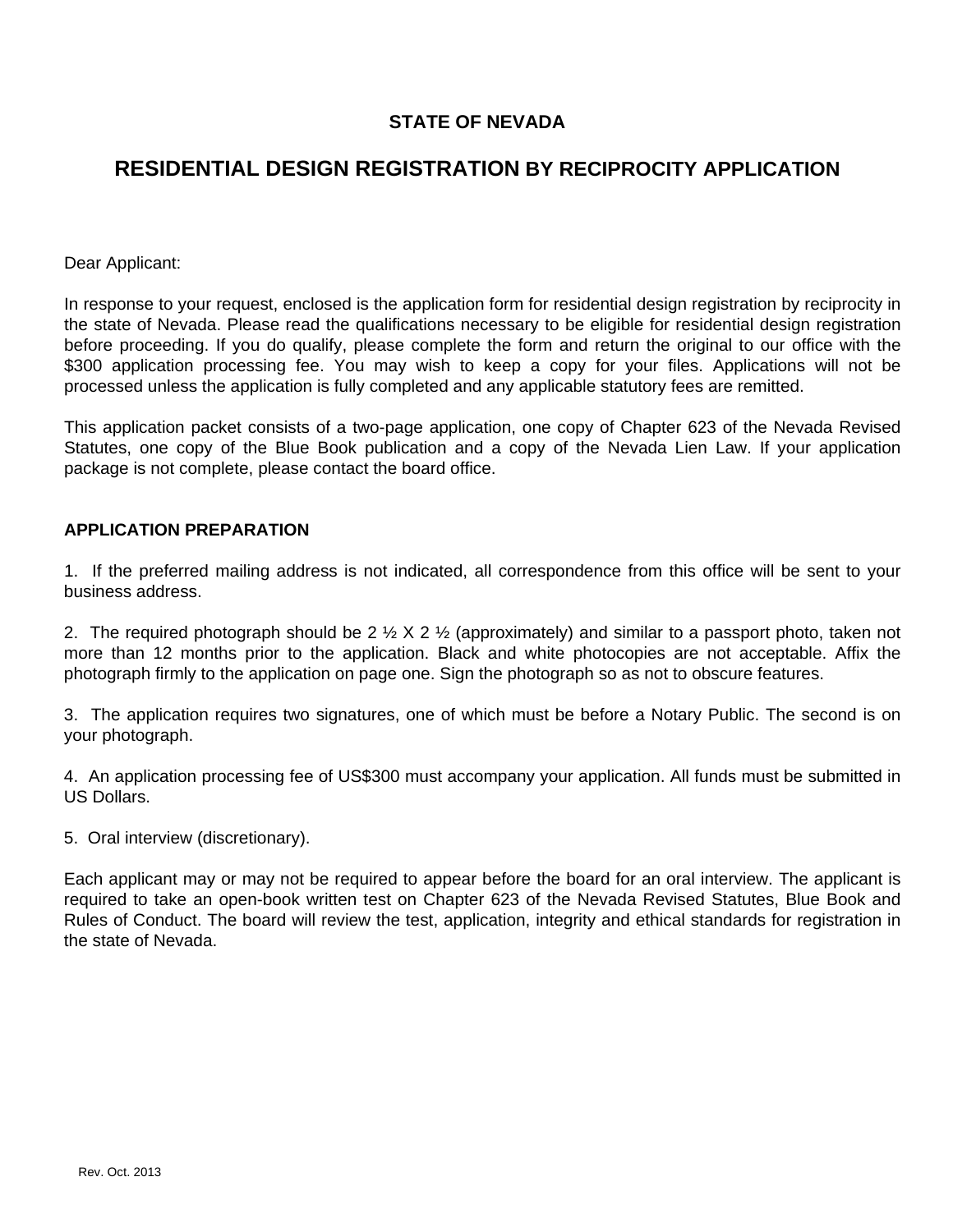



2080 E. Flamingo Rd., Suite 120 Las Vegas, NV 89119

(702) 486-7300 - Phone (702) 486-7304 - Fax email: nsbaidrd@nsbaidrd.nv.gov website: nsbaidrd.org

## **APPLICATION FOR RESIDENTIAL DESIGN REGISTRATION BY RECIPROCITY**

I hereby apply for registration to practice residential design in the state of Nevada by reciprocity. \* **PLEASE TYPE APPLICATION \* \* APPLICATION DOWNLOADED FROM WEB SITE MAY BE COMPLETED ON COMPUTER \***

|                            |                                                                | If you have had a legal name change please attach a notarized document attesting to this fact. |                      |                |                                                                        |  |
|----------------------------|----------------------------------------------------------------|------------------------------------------------------------------------------------------------|----------------------|----------------|------------------------------------------------------------------------|--|
|                            |                                                                | AFFIX RECOGNIZABLE                                                                             |                      |                |                                                                        |  |
| Name in Full:              |                                                                | PHOTO IN THIS SPACE.<br>PHOTO MUST BE SIGNED                                                   |                      |                |                                                                        |  |
|                            | Social Security: Social Security:                              |                                                                                                | Driver's License No: |                | BY YOU AND DATED.<br><b>APPROXIMATE PHOTO</b><br>SIZE: 2 1/2" x 2 1/2" |  |
|                            | How would like your name to<br>appear on your wall certificate |                                                                                                |                      |                |                                                                        |  |
|                            | Firm Name:                                                     |                                                                                                |                      |                |                                                                        |  |
| <b>Business</b><br>Address | Street:                                                        |                                                                                                |                      |                |                                                                        |  |
|                            | City:                                                          |                                                                                                | State:               |                | Zip Code:                                                              |  |
| Residence<br>Address       | Street:                                                        |                                                                                                |                      |                |                                                                        |  |
|                            | City:                                                          |                                                                                                | State:               |                | Zip Code:                                                              |  |
|                            | Address for Correspondence:                                    | <b>Business</b>                                                                                | Residence            |                |                                                                        |  |
| Daytime Telephone No.:     |                                                                |                                                                                                | Fax No.:             |                |                                                                        |  |
| Evening Telephone No.:     |                                                                |                                                                                                |                      | Email Address: |                                                                        |  |
| Citizenship:               |                                                                |                                                                                                | <b>Birth</b>         |                | Naturalized                                                            |  |
| <b>Birth Date:</b>         |                                                                |                                                                                                | Place:               |                |                                                                        |  |
|                            |                                                                | Jurisdiction of Original Architectural Registration:                                           |                      |                |                                                                        |  |
|                            | Date Issued: MM/DD/YY                                          |                                                                                                | Registration No.     |                |                                                                        |  |
|                            |                                                                | Is the registration currently in good standing?                                                | Yes<br>$\sim$        | No             | (If no, explain on supplemetal sheet)                                  |  |
|                            |                                                                |                                                                                                | FOR BOARD USE ONLY   |                |                                                                        |  |
|                            |                                                                |                                                                                                |                      |                |                                                                        |  |